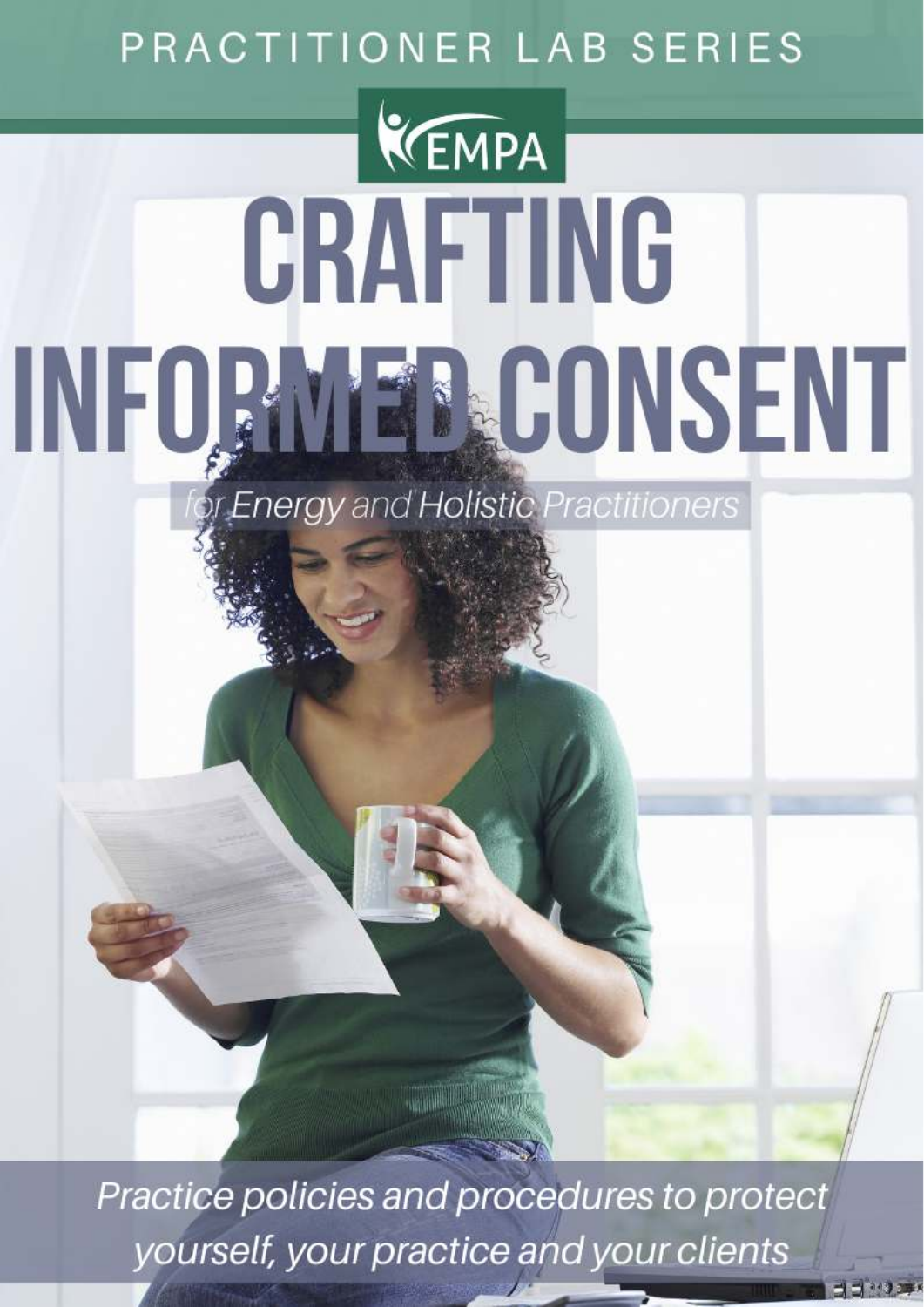## Disclaimer

This ebook is meant to raise questions, educate and create discussion and dialogue around the ethical and legal issues of teaching, learning, studying or practicing alternative and complementary energy healing modalities. Nothing in this article is being offered as legal advice or legal counsel. You are advised to seek an attorney for any of your professional legal issues, concerns or needs.

### Table of Contents:

| <b>Introduction</b>                 | 2 <sup>1</sup> |
|-------------------------------------|----------------|
| <b>What is Informed Consent</b>     | $\overline{2}$ |
| <b>Why We Need Informed Consent</b> | 3              |
| <b>Informed Consent Goals</b>       | 4              |
| <b>Risk</b>                         | 5              |
| <b>Benefits</b>                     | 6              |
| <b>Structure of the Form</b>        | $\overline{7}$ |
| <b>Other Elements to Consider</b>   | 14             |
| <b>Final Thoughts</b>               | 15             |
|                                     |                |



Disclaimer & Table of Contents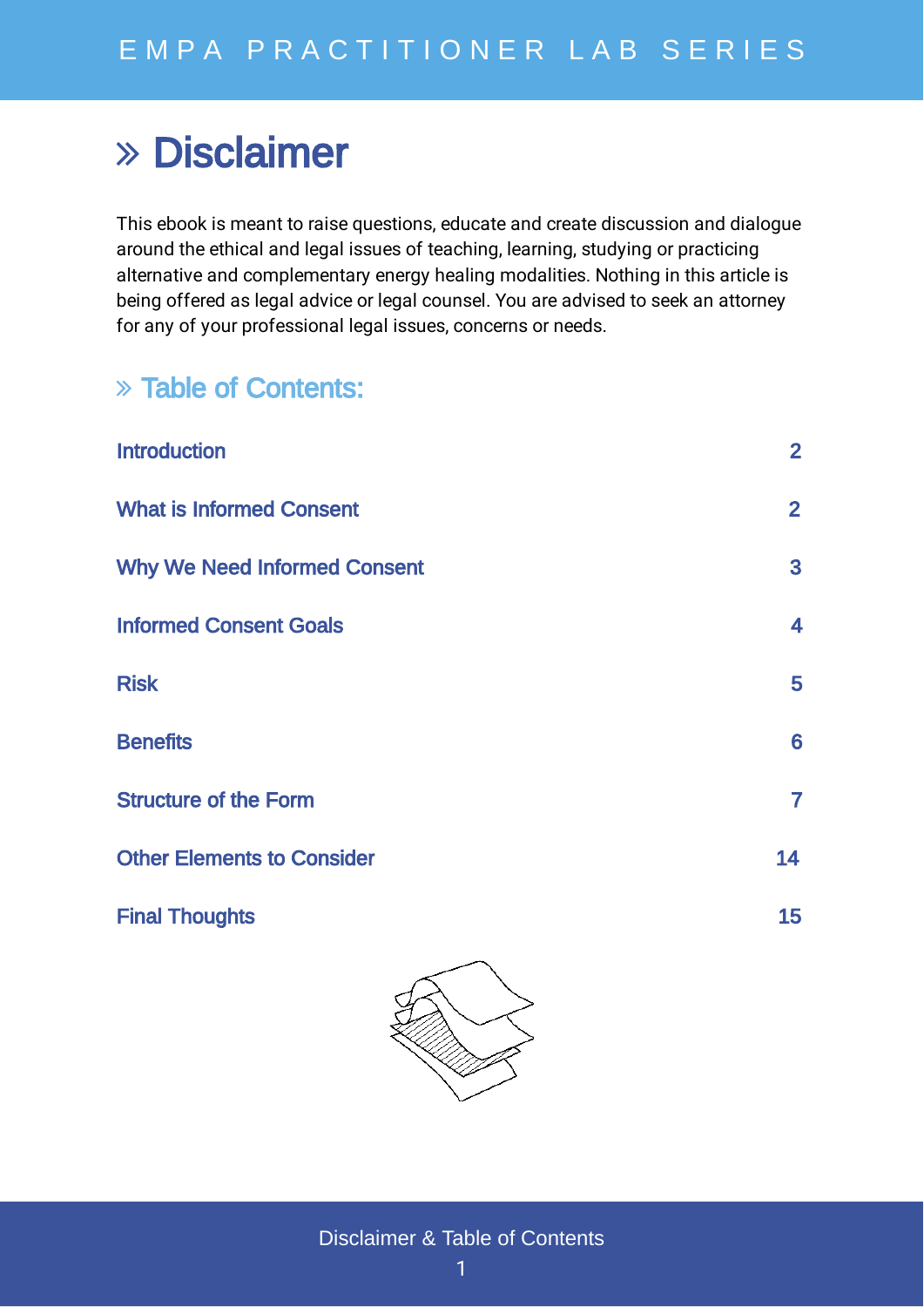## $\gg$  Introduction

Informed consent in the field of energy medicine and holistic practices is extremely important for risk mitigation as well as client trust. Informed consent not only protects the client but also protects the practitioner. By obtaining informed consent, the practitioner possesses proof of the consent.

# What is Informed Consent?



Informed Consent is a process in which a healthcare provider or practitioner educates their clients about the risks, benefits and alternatives of a given procedure or intervention. As a result, this allows your clients to participate in directing the choices about their healthcare.

For example, anyone who is about to undergo a medical procedure must give consent before treatment begins. Although the exact laws vary from state to state, informed consent usually means you have been provided with all information about the procedure or treatment you're about to undergo, and that you've made your decision based on that information.

In this ebook, we will specifically go over the difference between a signed Informed Consent Form verses verbal consent.



Introduction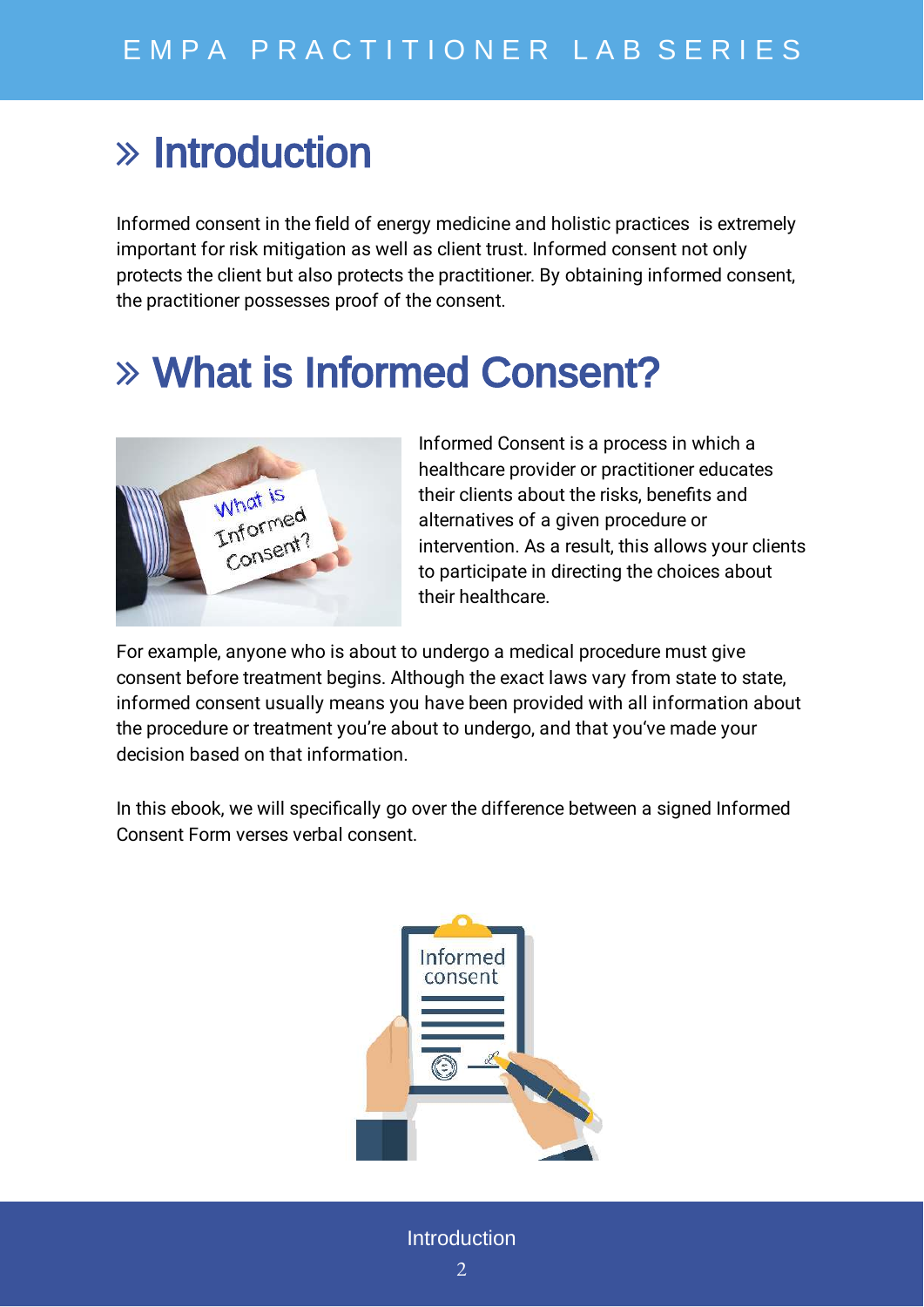## E M P A P R A C T I T I O N E R L A B S E R I E S

## Why We Need Informed Consent



A client's Informed Consent is a legal agreement that needs to comply with applicable state laws but it also needs to be drafted specifically for the practitioner's practice. By having a client read and discuss your Informed Consent Form, it helps to establish that the client is competent and has voluntarily agreed to engage in your services. When a provider offers information and explanations of what will occur and the client gives full consent in writing, litigation is much less likely to occur.

Some states have laws requiring a health care or alternative and complementary practitioner to obtain from each client a signed Informed Consent Agreement which contains specific language. Here is an example:

In June of 2013, Colorado passed a bill called the Colorado Natural Health Consumer Protection Act which states: Any practitioner providing alternative and complementary health care services who is advertising or charging a fee for services is required to disclose the following in a plainly worded written statement to all clients:

- Your name, business address, telephone number, and other contact information
- The fact that you are not licensed, certified or registered by the state as a healthcare professional
- The nature of the services you provide
- A listing of any degrees, training, experience, credentials or other qualifications that you hold regarding the services you provide
- A statement that the client should discuss any recommendations made by you with their primary care medical professional
- A statement indicating whether you carry Liability Insurance or not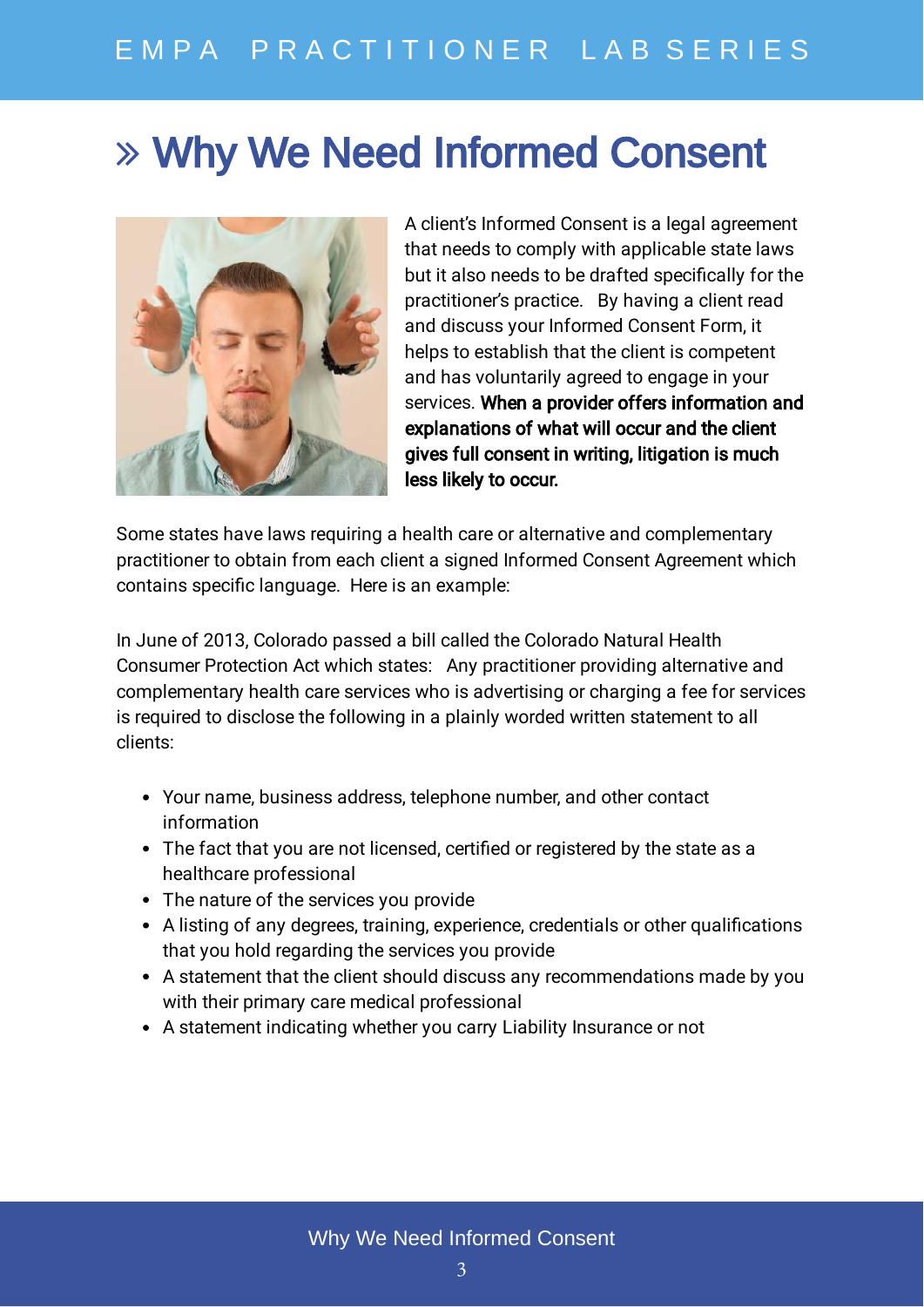## E M P A P R A C T I T I O N E R L A B S E R I E S

In Colorado, practitioners are now required by law to obtain a written, signed acknowledgment from the client stating they have received the above information. A copy of the acknowledgement must be given to the client and the practitioner must keep a copy in their records for two years after the last date of service. Failure to do this means violating the law.

This is an example of a completed Informed Consent form, and it's follow-up requirements.

It is important to recognize that this particular law is a huge step forward for all Energy Medicine professionals because it recognized that it is a right of the individual to receive treatment from non-licensed practitioners, and it is a right for the practitioners to practice. It also recognizes that Informed Consent is a standard and expected part of any health care practice.

Now let's take a closer look at what goes into an Informed Consent. We will cover the goals, risks, benefits, the structure and the 12 key elements of an Informed Consent form.

## Informed Consent Goals



The most important goal of an Informed Consent form is to give your clients an opportunity to be an *informed* participant in their health care decisions. An Informed Consent will also offer some protection from liability while clearly defining and establishing client-practitioner boundaries. An informed Consent requires clear communication in a way that the client understands.

It is generally accepted that Complete Informed Consent includes a discussion of the following elements: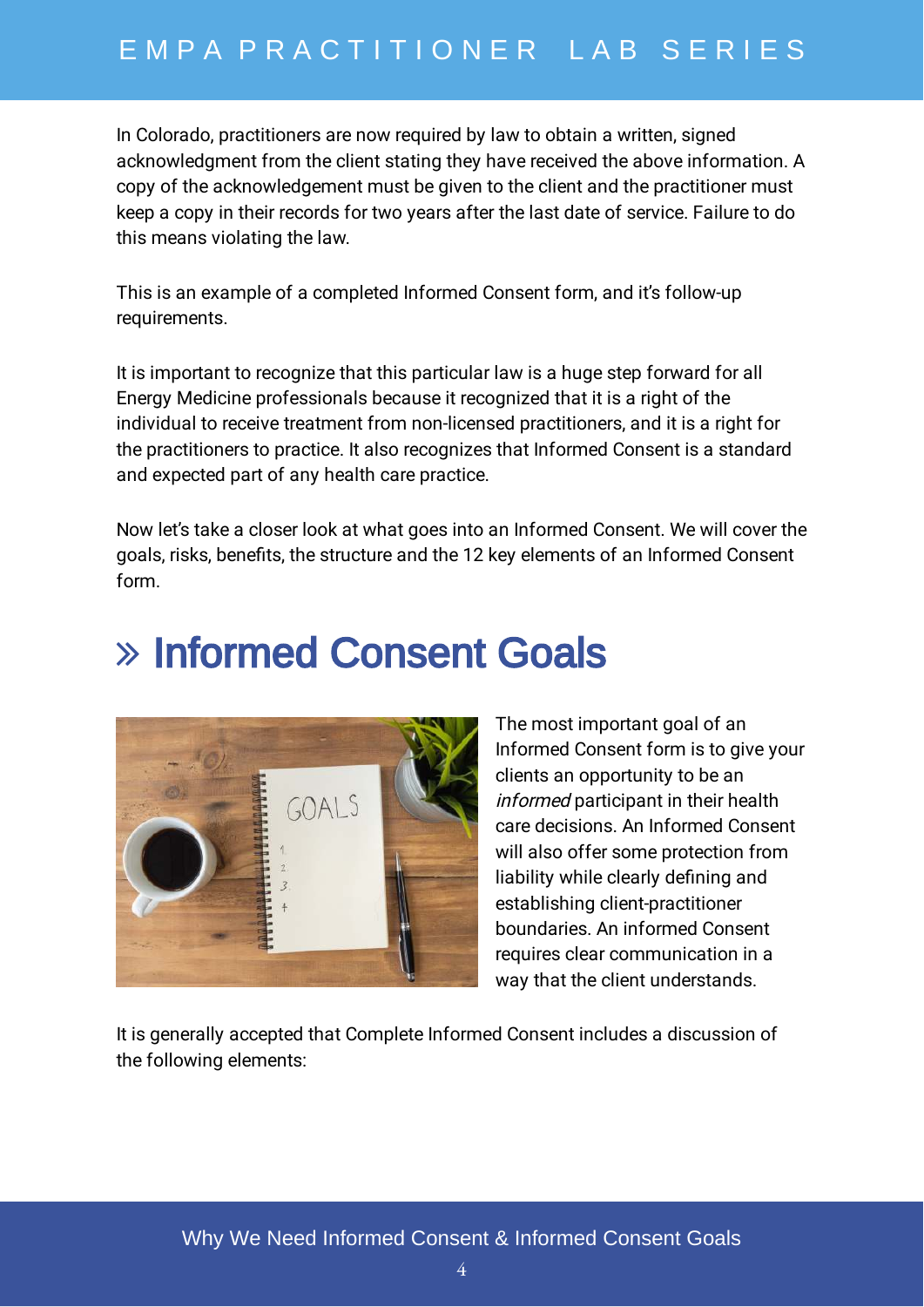- Information about the practitioner and their training and skills
- The nature of the services provided including effectiveness and safety
- The relevant risks and benefits related to the treatment
- A statement indicating whether or not you carry Liability Insurance
- Assessment of patient understanding
- The acceptance of the intervention by the patient

In addition, insurance companies may require a Release of Liability Clause to be included in a written Informed Consent document in order for the practitioner to obtain Professional Liability Insurance.

## $\lambda$  Risk

malpractice, negligence, misrepresentation, or other legal claims. Additionally, most Ethics Codes require Informed Consent Agreements. Failure to obtain written Client Informed Consent Agreements can lead to claims of

By obtaining informed consent in *writing*, the practitioner possesses *proof* of the consent. Unless a client can provide proof that he or she was misinformed or was not competent to provide consent, the signed document can minimize risk for the practitioner should the matter end up in court. From a legality perspective, Informed Consent is there to protect you, your client, and your practice; without it, you fall into a gray area where you risk the escalation of an issue that could have otherwise been avoided.



**RISK STRATEGY** 

In addition to the legal risks of working without Informed Consent, there are ethical risks involved as well.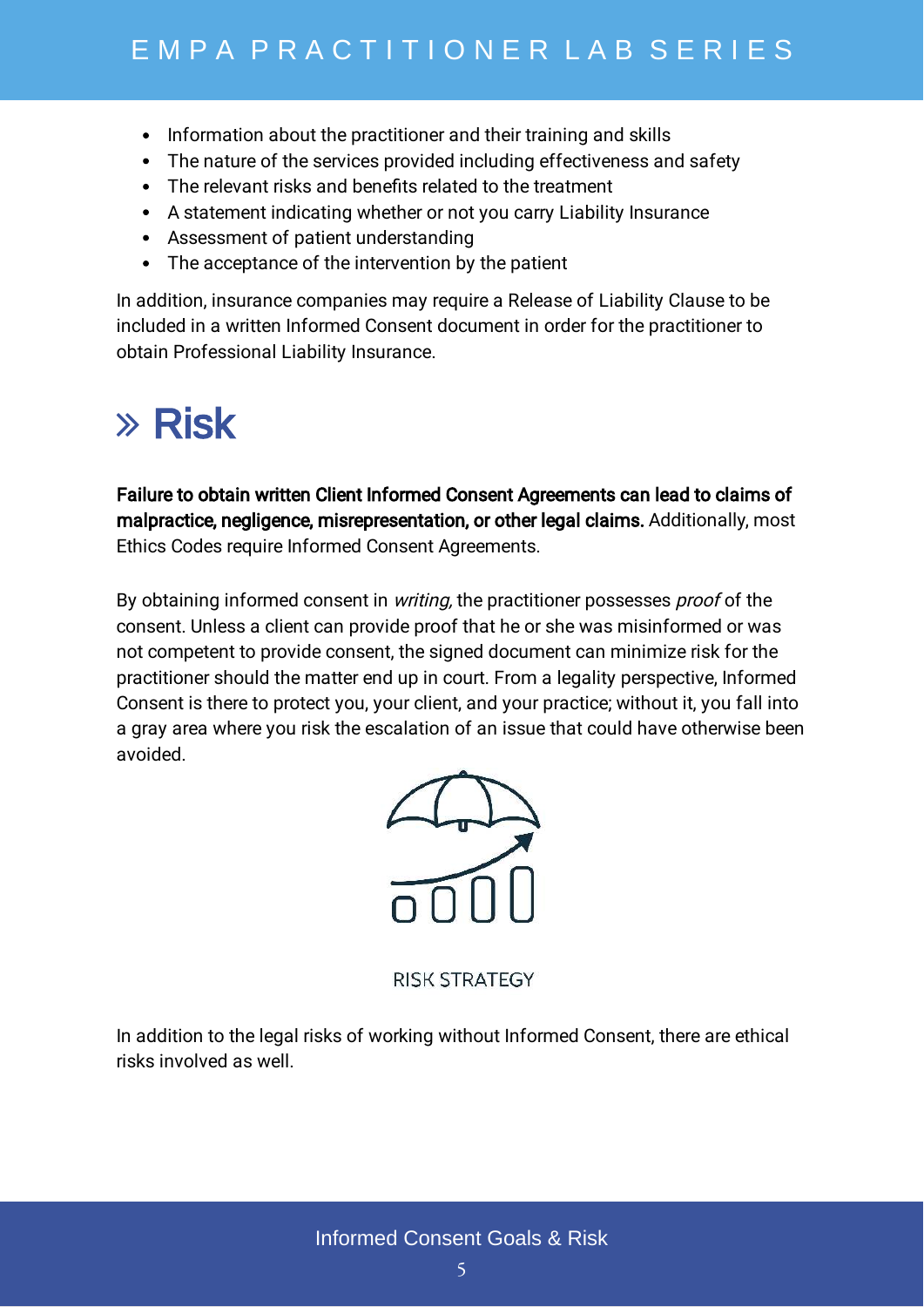Your Informed Consent form shows your clients that you are willing to be transparent and honest. By providing them with your background and what to expect from their treatment (both the positive and potential negative), you are empowering them to make a decision to trust you with their health, in exchange for trusting *them* with knowledge and information about your practice. Without this form, you are taking away the opportunity to build trust, to gain their confidence, and even the chance to start building a new provider-client relationship by terminating the opportunity for discussion.

In energy work, we often talk about the flow of energy through open passageways. Removing your Informed Consent, and the chance of a positive first impression with a new client, risks creating a closed passage as you progress to work together.



## Benefits

We've gone over the importance of these forms, and potential risks without them. What are some of the other benefits of working with your client and the Informed Consent document?

An Informed Consent can…

- Support clear communication with your clients and help you to manage their expectations for more consistently positive outcomes.
- Informed Consent dialogue helps establish the practitioner-client energetic connection and invites a client's fuller participation in the healing process. This consent is the foundation and framework for building a safe and ethical client-centered holistic practice where clients are honored and empowered
- Set boundaries for appropriate behavior from both client and practitioner
- Support client knowledge about their wellness and the practitioner's services

Because this discussion will most likely be the first encounter a practitioner has with a new client, it becomes very important that the information in a consent form is clear, open and written at an appropriate level for a client's understanding.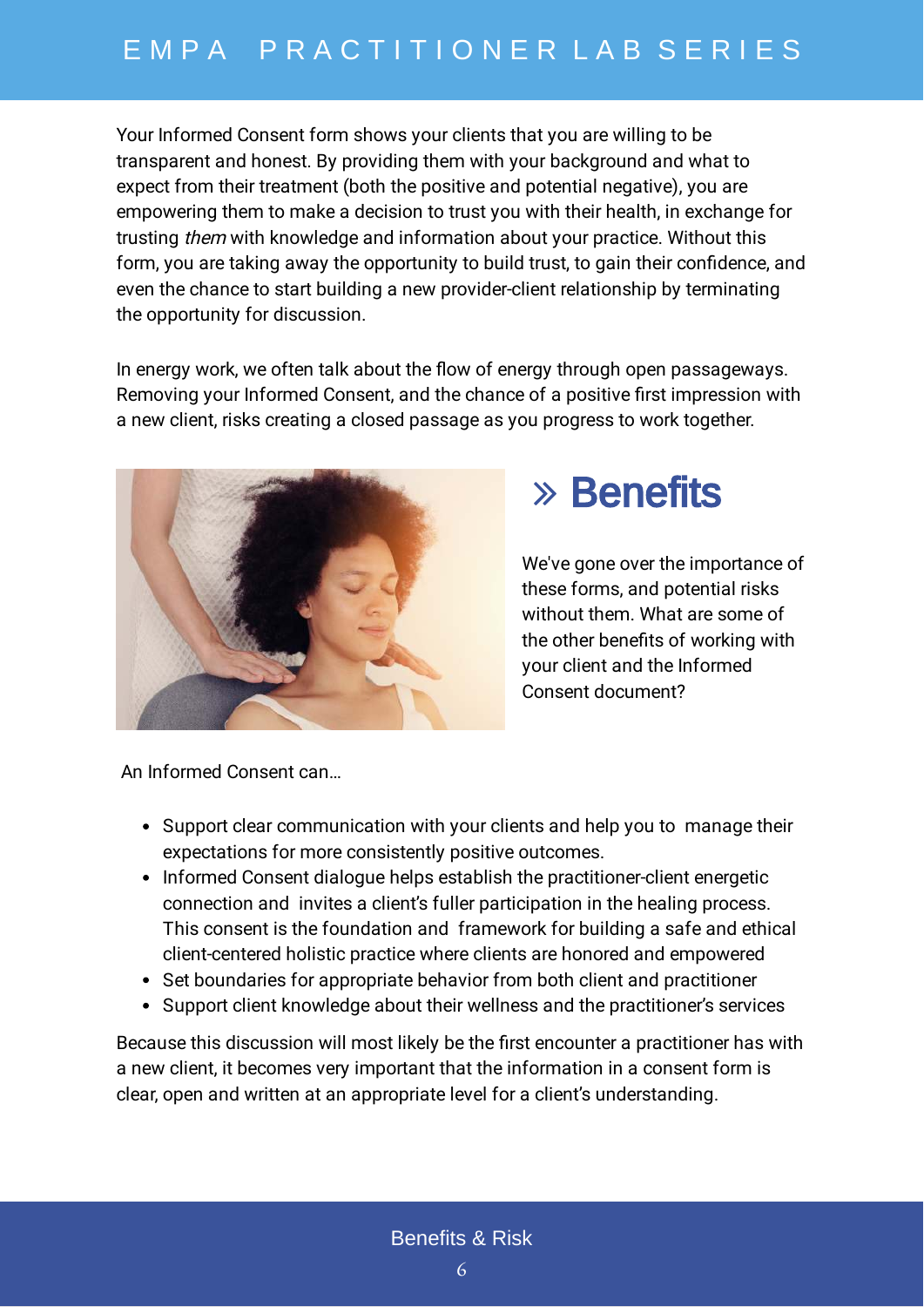Often an Informed Consent discussion will reflect this initial conversation and the form will simply reflect the information that was given in the introductory session.

One very important thing to remember is to define and discuss boundaries.

Informed Consent helps create the opportunity to discuss and define important energetic, physical, and professional boundaries for clients and practitioners. This can include creating a healing plan, setting goals and discussing progress.

## Structure of the Form



The consent form should be written in language that is clear, non-technical and can be understood by a client. Avoid making the language too legal – we don't want to scare our clients; rather we want to build rapport and trust. Try to keep the form organized into specific topics. Also consider font size – not too small – which makes it friendlier. We are all aware of the associations that go along with " the fine print."

Most consent forms are typed, single

spaced and are one to two pages long. The document starts with a title and ends with a signature. Once a draft of the form is completed, have one of your peers read it. Test it with a few clients and adjust as needed.

Each practitioner knows their client base and can best determine what elements and pieces of information are well suited to their practice and most fully inform and meet their client's needs. The laws and regulations that might impact a practice vary by state and locality. If you have any questions or concerns, you should consult a local attorney in your area that specializes in health related law.

Let's look at some of the **typical elements of an Informed Consent.** Please note that you might not use each and every one of these. Pick and choose what fits your practice.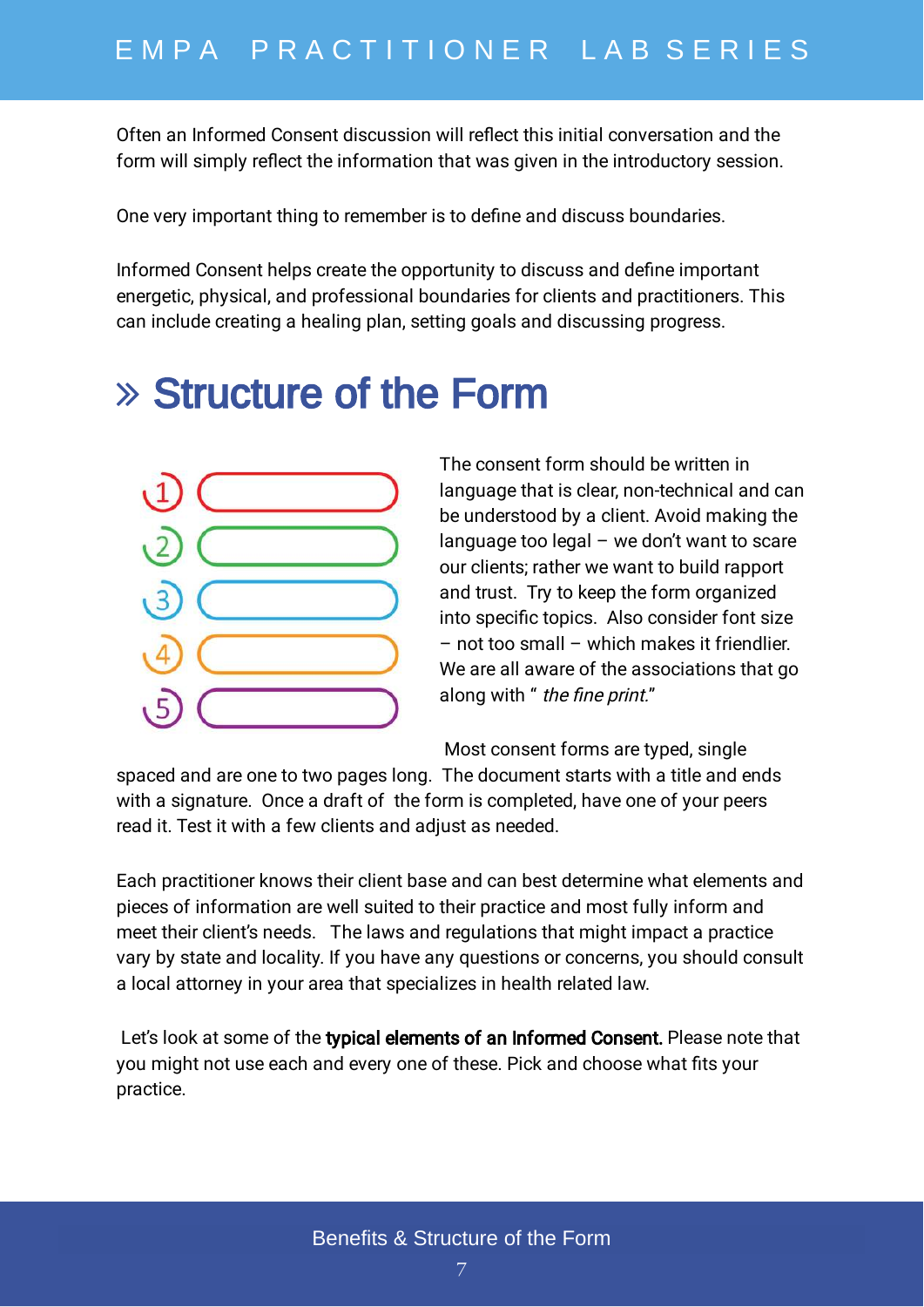#### $\gg$  Title section

You may include title of the form:

Consent for (modality name) or Client Consent for (business name)

If you have a blended practice with several modalities you may want to use your name or business name instead of listing a particular modality.

Example: Client Consent for Services or Healing Sessions with Lauri Smith

Or keep it more generic:

Example: Client Rights Consent Form: Please read and sign below.

Your name and contact information should be listed on the form and placed at either the top or bottom of the first page.

#### Status and Scope of Practice



Status can be that you are a student or a graduate or certified practitioner of your particular modality. Your clients will most likely want to know essential information about you, your background in healing work, and your training and education.

A consent form offers specific information about the kinds of services you can legally and ethically provide as well as any limitations to your services. For example, if touch is outside the scope of your professional practice, or any other professional limitations you may have, inform the client of your training and limitations to your work.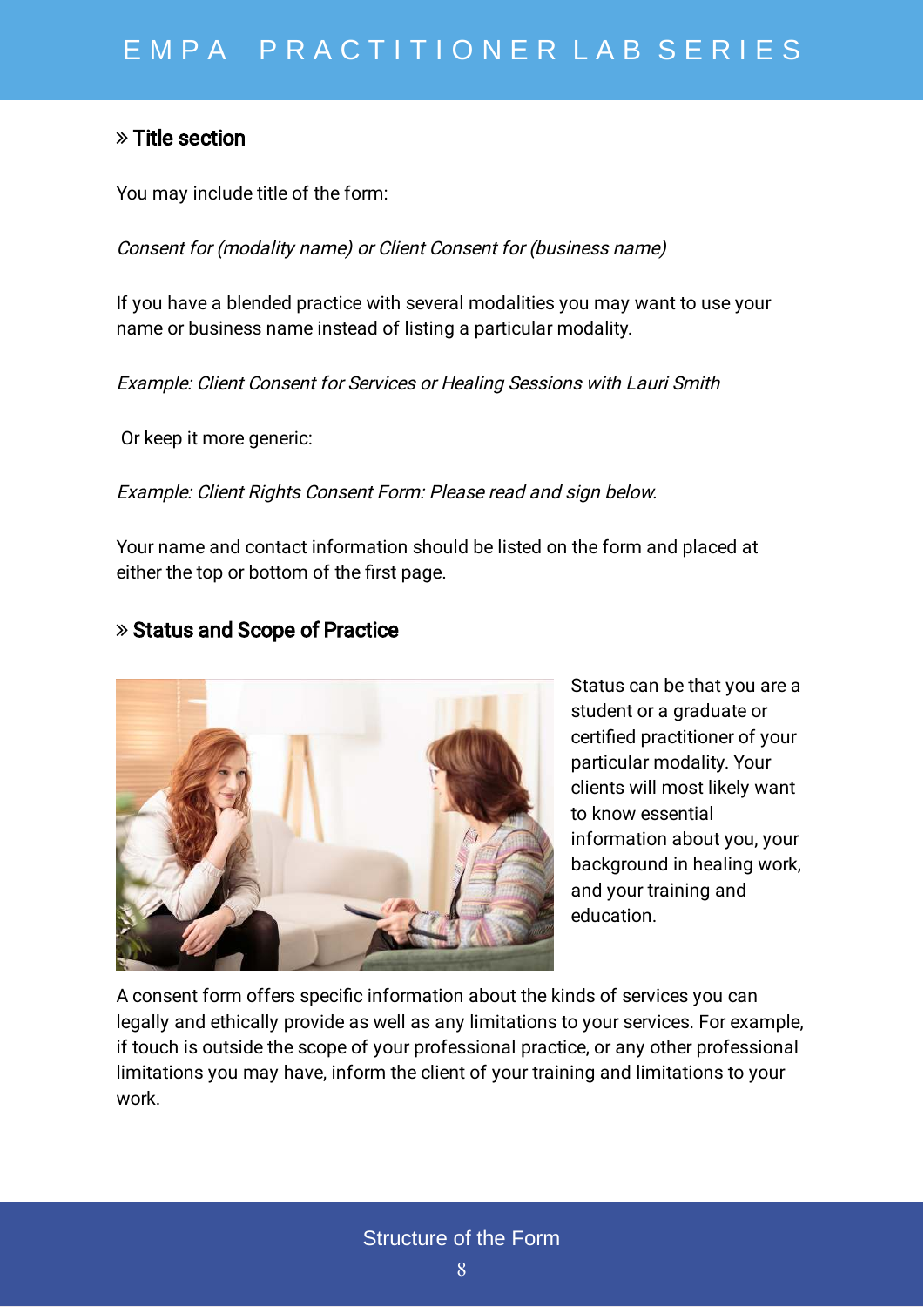#### Discuss your Scope of Practice:

- If you are not in a medical profession that generally includes the therapeutic use of touch in its scope of practice, be certain to explain your legal status in your state and locality and to state your adherence to this Scope of Practice.
- $\bullet$  If you do have a professional license, for example in the mental health field, explain how touch is either included or restricted in your Scope of Practice.
- ALL consent forms should provide a clear statement which declares that your specific modality is never meant to replace care from a qualified health provider or practitioner. Clearly state that you are not trained to diagnose illness, make recommendations involving pharmaceutical drugs or surgery, or handle medical emergencies unless you have specific training for these services (which would be included within your Scope of Practice).

#### Describe your modality



Give a basic simple description and or definition of your modality. If you have a practice that uses more than one modality describe the ones you will be using with this client. Discuss the research and history of use of the modalities you use if helpful and appropriate.

Your clients might also want to know more about the nature of your particular modalities and why they are considered energetic, holistic, complementary and/or alternative.

#### Description of a session or treatment

Inform and explain to the client all of the procedures which will be used and describe the order in which you will apply them. Discuss the length of a typical session and the environment of your treatment room. It is really important to describe the type of touch that is typical in a session. Any touch, other than a handshake, requires clear permission from the client before it is given. (For example, ask your client if you may place your hands on their feet, and explain why you would like to do so, and with their permission, you may proceed.)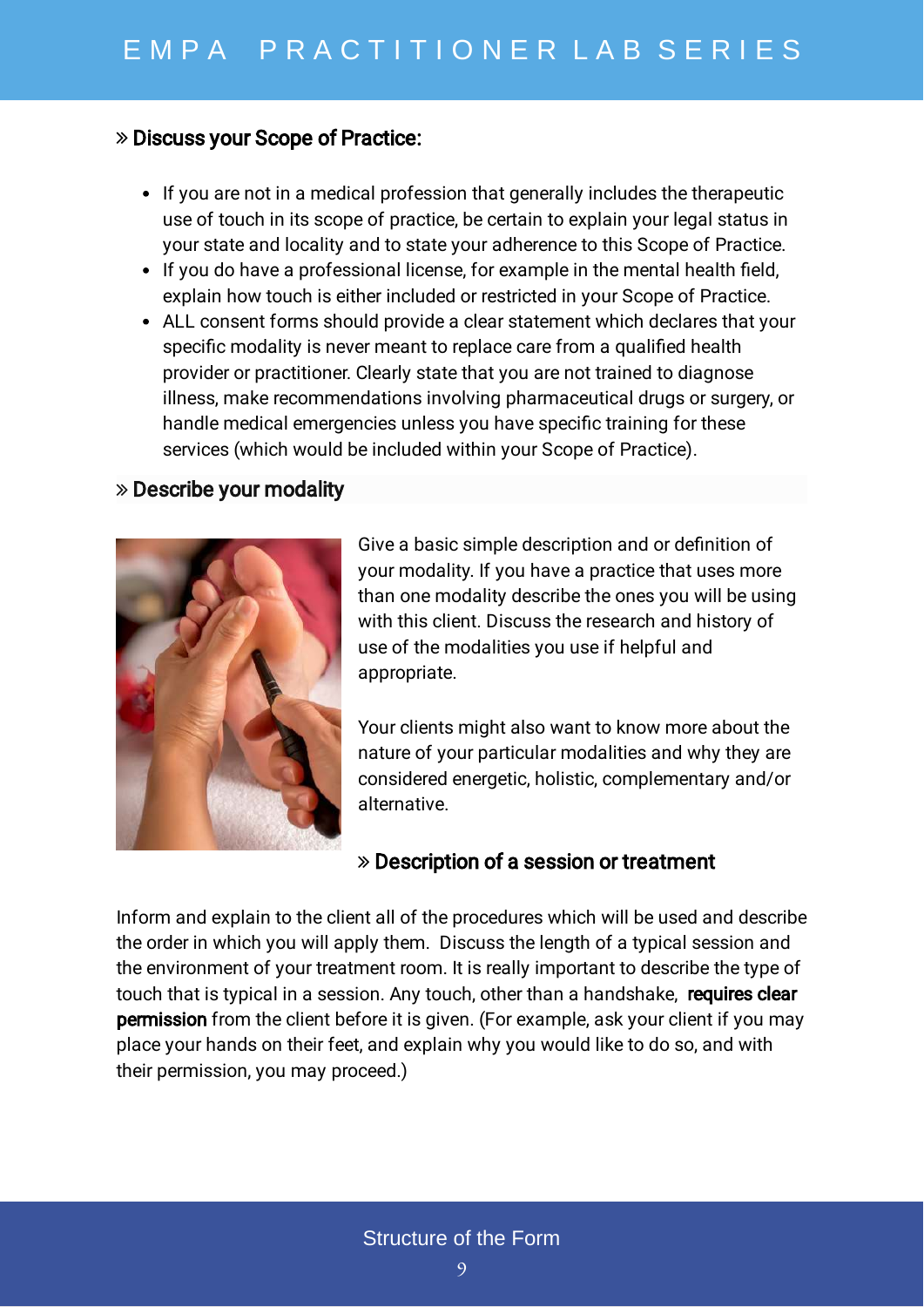## E M P A P R A C T I T I O N E R L A B S E R I E S

#### $\gg$  Benefits and risk of your modality

Describe the reasonably expected benefits if possible.

Describe any reasonable, known, and/or foreseeable risks or discomforts possible with any of the modalities.



#### Your educational training, credentials and experience

Briefly list your energy medicine/holistic practice education, training and experience as they relate to the services you are providing. These can be listed as bullet points.

#### $\gg$  Confidentiality

Include a statement describing the extent to which confidentiality of records identifying the client will be maintained, as well as exclusions to confidentiality. Keep in mind that it is your duty to keep health information private between you and your client (look up state and HIPAA regulations), and permission to share with another will be required should the need arise. You can offer this reassurance to your client in the Informed Consent form.



#### Other Possible Inclusions:

- How you safeguard their files and how long you keep your files.
- If you allow your clients to see their files.
- Know your state and federal laws and HIPAA regulations regarding the release of confidential information to other parties
- Your requirements to report threat of serious harm to self or others

Stating the limitations of confidentiality at the beginning helps the client to know what to expect from their practitioner.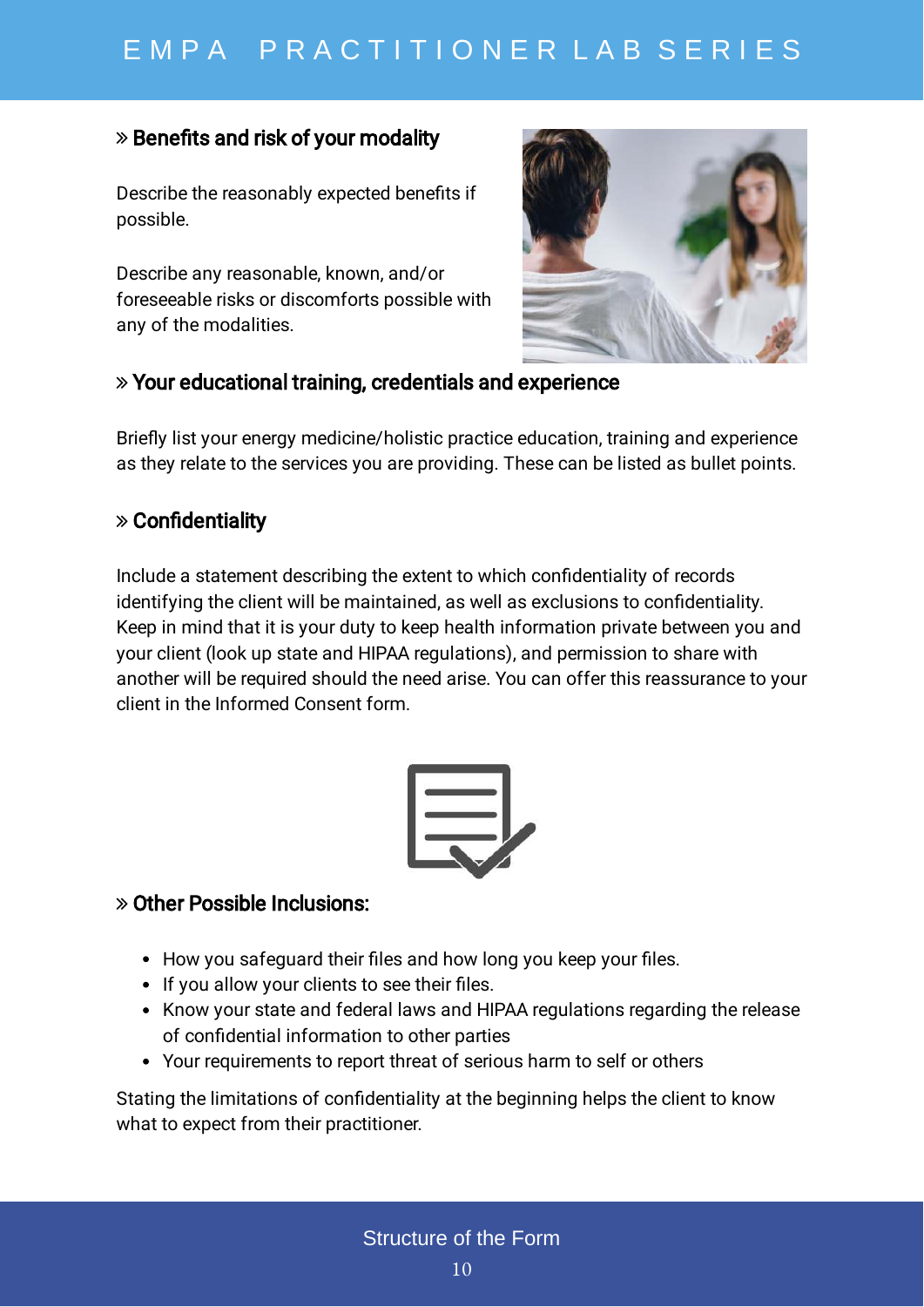#### $\gg$  Client Rights

Provide notice that the client may discontinue services, change consent, or leave at any time. Be sure to inform clients that if at any time they feel discomfort during treatment, they notify their practitioner so a change in the treatment can be made.

#### Acknowledgement

Include a statement acknowledging that the client has read, discussed and understood the nature of your services and your Scope of Practice. Allow your client to ask any questions about the form of service, and be prepared with good responses.

This section is a great place to use statements like:

- $\bullet$  I was informed...
- I understand...
- I hereby agree...
- It was explained to me....
- My questions have been answered…



**CONSENT** 

#### Liability Waiver

As mentioned before, most insurance companies require a Release of Liability Clause to be included in a written Informed Consent document in order for the practitioner to obtain Professional Liability Insurance.

This Liability Waiver is usually described in your liability application or policy. Typically, the waiver is placed towards the end of the Consent Form in the acknowledgment section.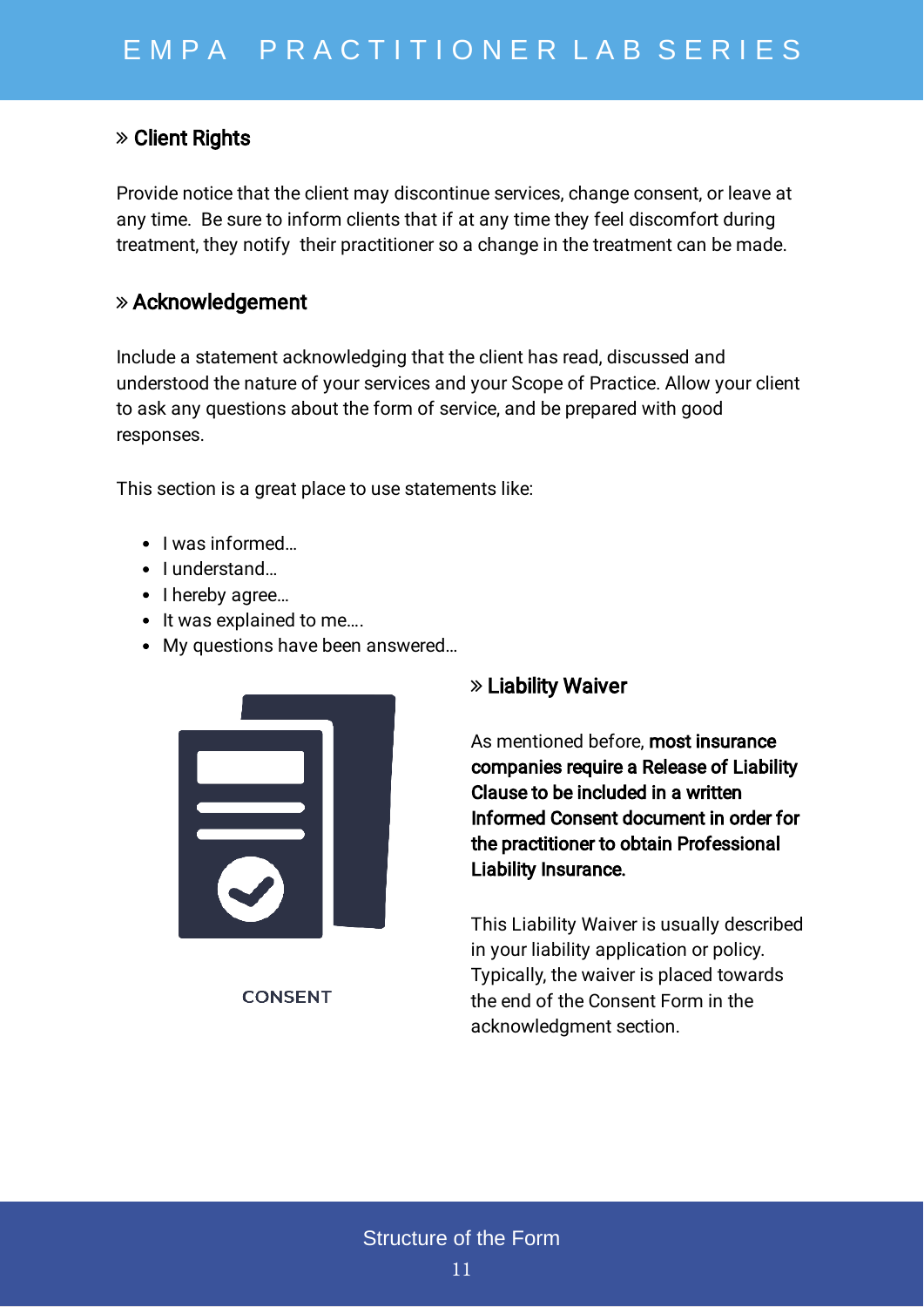#### Fee Payment and Client Responsibilities

Explain the fees, fee policies, and payment structures for your services. This may include when you expect payment, types of payment accepted, extra charges for a returned check or insufficient funds, acceptance of insurance claims or flex account policies, meeting time and place, policy for no shows, telephone and email communication, recommendations, and referrals.

You may want to add a section about client responsibilities which could include homework expectations, practicing wellness at home, showing up on time or providing adequate time for a reschedule or cancelation, etc.

**Example statements for this section**. The client will devote time and energy to healing. The client will follow through with treatment recommendations. This commitment strengthens your chances of reaching the goals of treatment that you and your practitioner develop.

**Client Consent:** I fully consent to the services offered by (practitioner name) by signing below:

#### Consent Conclusion

At the conclusion of your form, ensure there is an area for the client's signature, date, and contact information. It is very important that your client sign and date the form. Make a copy of the form for your client and put one in their file.

Consider adding a line for emergency contact information. If you are working with minors, the adult parent or guardian needs to sign the consent form.

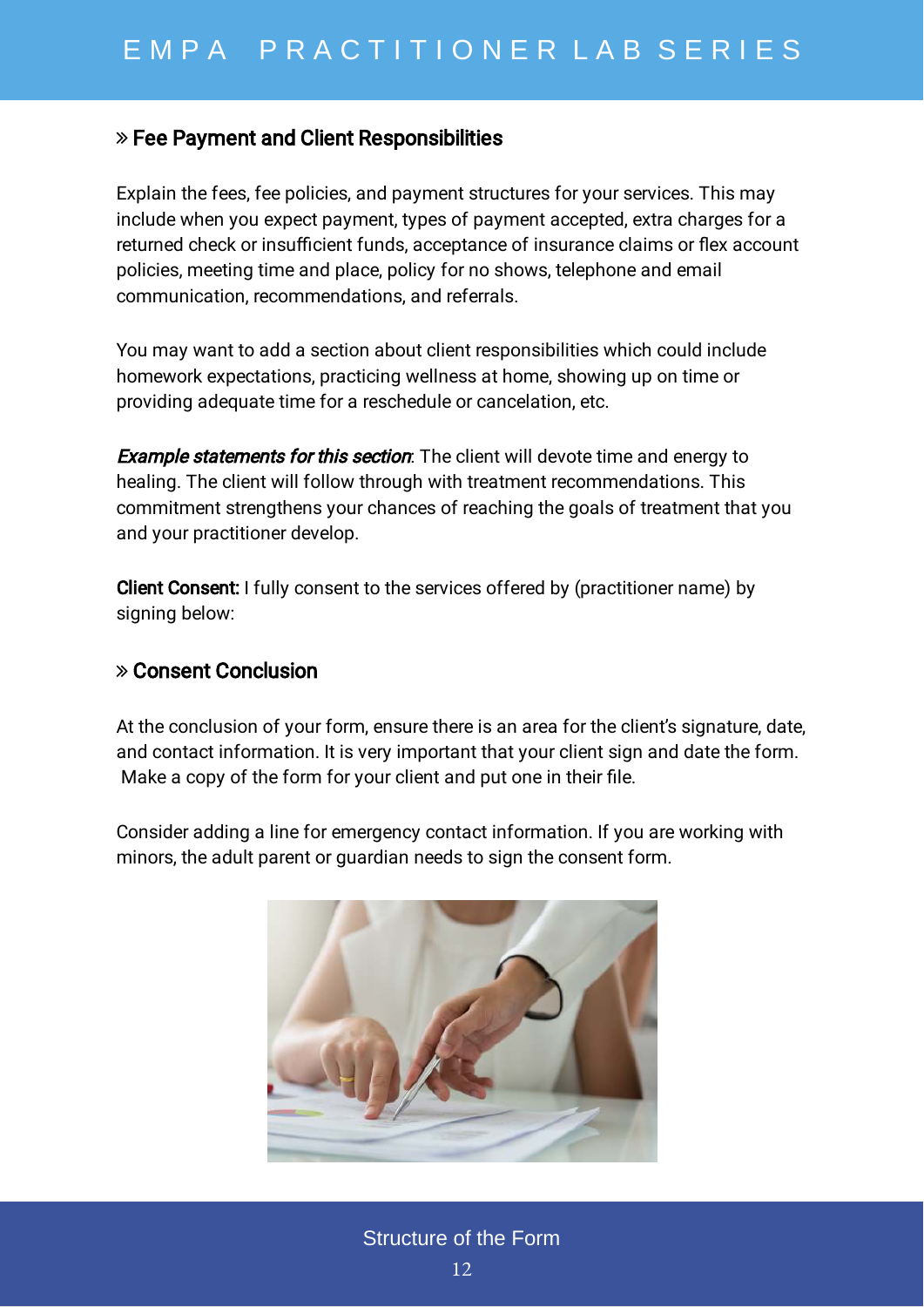## Other Tips

- Make a copy of the signed Consent Form and keep one for your records and give one to the client. You may want to have your client resign their consent form annually.
- Seek professional advice in creating your Client Informed Consent Agreement.
- If you use a generic form that you find online or if you borrow a Client Informed Consent Agreement from another practitioner, remember to revise the document so it is designed specifically for your practice.
- If you purchase Professional Liability Insurance, make sure you include a Release of Liability Clause in your Client Informed Consent Agreement consistent with the requirements of your insurance company. Without it you will not have coverage.

There may be additional items that are important to you, and that you wish to include in your Informed Consent Form that we didn't cover. That is OK because, as we said before, your form should be unique to you and your practice. You are the person who knows best. Also keep in mind that not all of these elements are required or appropriate for every practitioner or every practice. It is up to you to design an Informed Consent form that is the best fit for you.